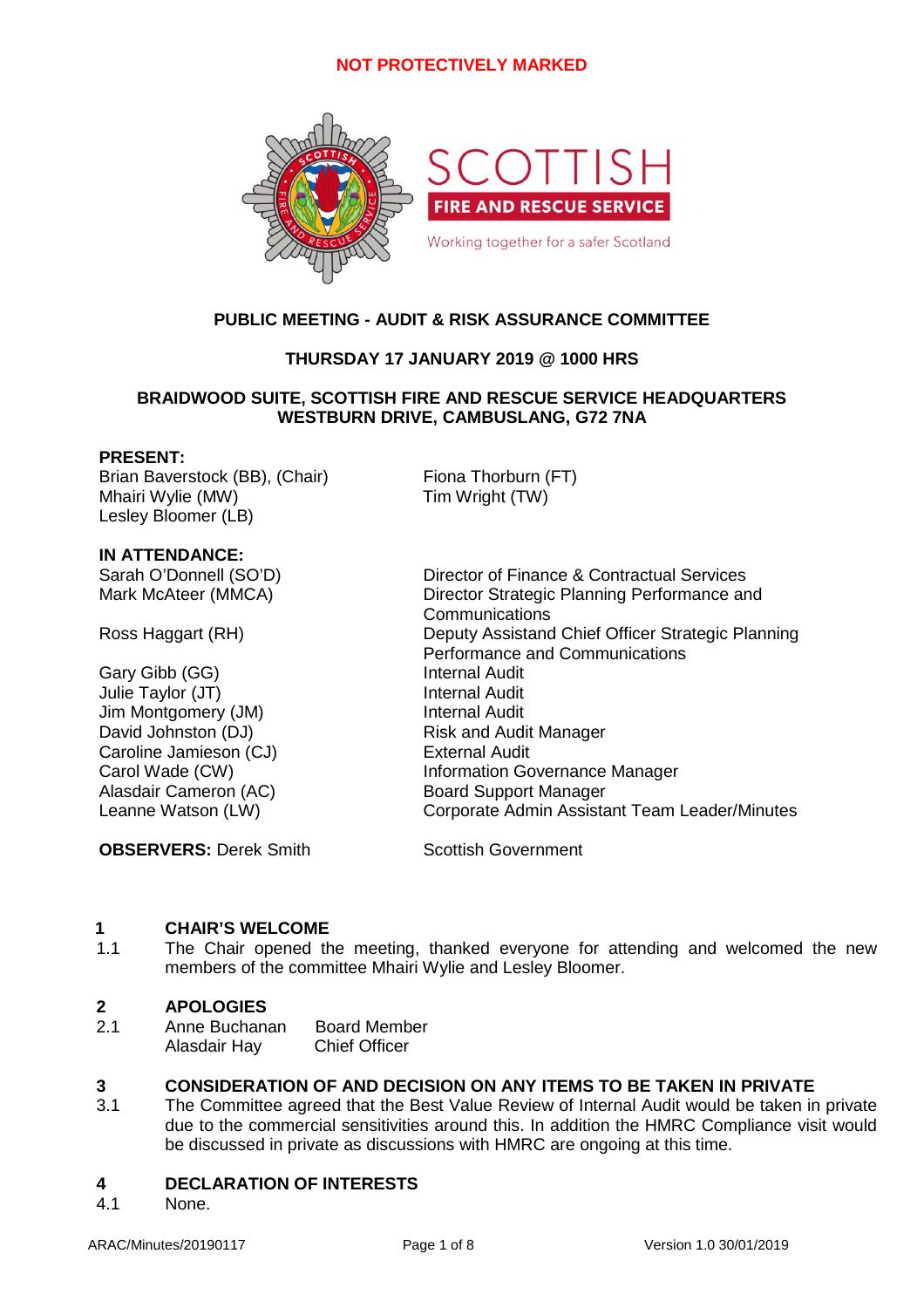### **5 MINUTES OF LAST PULIC MEETING: 09 OCTOBER 2018**

- 5.1 GG pointed out an issue with 10.1.2; Internal Audit draft the report prior to getting it signed off not Internal Governance.
- 5.2 JM noted 10.1.3 the last sentence, *JM reviewed the Scottish Governments approach to GDPR a few months back,* should be amended to Scottish Government Internal Audit.

**ACTION - BST**

#### 5.3 **Matters Arising**

None.

**The minutes of the public meeting held on 09 October 2018 were approved as a true record of the meeting with the amendments noted above.**

#### **6 ACTION LOG**

6.1 All actions on the log would be raised throughout the meeting

### **7. INTERNAL AUDIT**

- 7.1 a) SFRS Internal Audit Progress Report 2018/19
- 7.1.1 GG gave an overview of 2018/19 plan, it comprises of 7 reviews. GG advised that since the last ARAC meeting, 2 reviews have been finalised and reports have been circulated, these were in relation to the Improvement Strategy and Corporate Governance. Both reviews attracted reasonable assurance.
- 7.1.2 GG advised there has been a change to 18/19 programme. After consultation with the Chief Officer and ARAC Chair it has been decided to defer consideration of reviews of SFRS Performance Management and Transformation Programme until the 2019/20 audit programme. This decision has been taken as these areas have been looked at recently by other assurance providers, it was felt to do another review at this time would not be of value. These reviews will be replaced with reviews of SFRS Brexit Preparations and the use of SFRS Procurement Cards.
- 7.1.3 The Committee questioned how easy it would be to audit against EU withdrawal arrangements given there is no clarity at this time as to what the withdrawal would look like. GG advised one of the areas that would be looked at is potential scenarios and the planning in place for these scenarios. GG did agree this would present a challenge. BB commented that initially he had similar reservations however, feels that we could benefit from benchmarking what the Service is doing against other organisations. MMcA advised that, based on advice from the Scottish Government, a worst case scenario would be prepared for and the Service could work back from this point if need be.
- 7.1.4 The Committee referred to the recommendations that had not been completed on time. The deadline dates had been pushed back and in several cases quite significantly. The Committee asked SO'D if there was any particular reason for this. SO'D advised the deadlines are set by the Service not by Internal Audit. It is likely that the initial deadlines were ambitious and while they were set with the greatest of intentions it had become clear further down the line that more was involved than initially thought. SO'D referred to several recommendations that relate to the Employee Self-Service portal, these cannot be progressed until the harmonisation of Terms and Conditions is finalised. When this happens several recommendations will be completed and removed. SO'D did agree that going forward the Service will need to reflect on our realism when setting deadline dates. BB suggested going forward recommendations are broken down into more manageable parts to prevent items running behind deadline due to being tied in with another task. SO'D agreed this would be done going forward.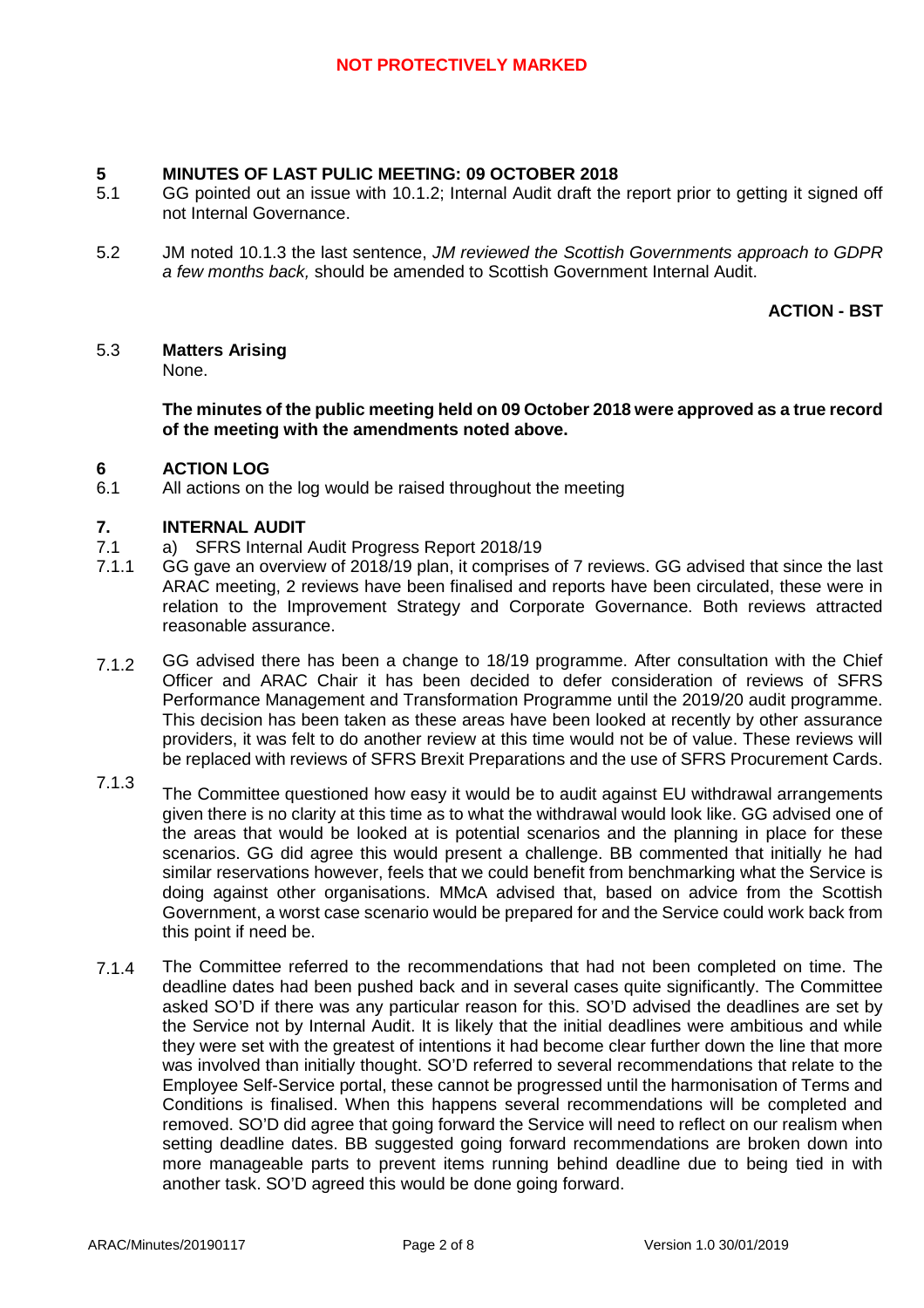7.1.5 BB requested that the outstanding recommendations are looked at to assess if they have been superseded and to tidy up the tracker.

# **ACTION SO'D/JT**

- 7.2 The Committee asked GG to give background as to how this set of reviews came to be in the programme for this year. GG advised that planning would commence for 2019/20 audit year over the next few weeks. This would involve calling in risk registers, key corporate documents, strategic plans and reviewing all material within these to identify key areas of risk within the organisation. Once key areas have been identified, discussions would take place with SO'D and Chief Officer to review the proposals. Proposals would also go to the SLT. Thereafter a plan would be put in place and an audit programme paper would be submitted for the next Committee meeting to allow members to consider the plan.
- 7.2.1 The Committee asked for further clarification on why the Improvement Strategy review was taken in this year. GG advised that the Chief Officer had requested this be done in order to ascertain whether or not the Improvement Strategy was appropriately designed and focused.

#### 7.2.2 **Service Improvement Strategy**

- 7.2.3 JT advised the scope of the audit was to review the Governance arrangements, planning processes and development of the process improvement of mismanagement. There are a number of areas of good practice that were identified. JT gave an overview of the audit.
- 7.2.4 Some members of the Committee noted that they did not have a copy of the report to refer to. BB advised this report was issued back in November and going forward previously issued reports would be provided with the current meeting papers for ease of reference.
- 7.2.5 The Committee referred to the response given on recommendation 3, the response being that it would be assessed to determine whether or not action is required here. The Committee noted normally the response would be to either agree or disagree with the recommendation. RH advised that the Service Improvement Strategy is monitored through the Corporate Assurance Board (CAB), the CAB is a fairly new executive board which is why there was a review of those governance arrangements. RH advised the executive team is content that there are executive governance arrangements in place, the issue was whether there was the need for non-executive oversight as well. This is why there is further discussion required around this recommendation. RH advised since the action plan has been developed there has not been an opportunity to formally discuss this issue at the CAB. RH will provide update on the issue around recommendation 3 for the next meeting.

# **ACTION: RH**

7.2.6 The Committee referred to paragraph 4.1 in the report, the action plan for the strategy was to be presented to the Board in August 2018, which did not go ahead and there is no specified date for this to happen in the future. The Committee asked if this was connected to the comments from RH on trying to be clear on what governance oversight is required. JT confirmed it is connected and there needs to be a decision made regarding the level of governance. RH noted the strategy had been agreed by the Board, the implementation of the strategy was the issue needing addressed. RH feels the implementation of the strategy would sit at Executive level via the CAB, as directed by the Board. The Committee agreed with this position.

#### 7.3 **Corporate Governance Review**

7.3.1 JH advised the scope of the audit was to review the processes for supporting decision making, training and development for Committee members, meeting processes and risk appetite development and monitoring. A number of areas of good practice were noted within the report. There were 7 recommendations made, 5 medium and 2 low, these were centred around the requirements of fully completing the governance route of reports to Committees.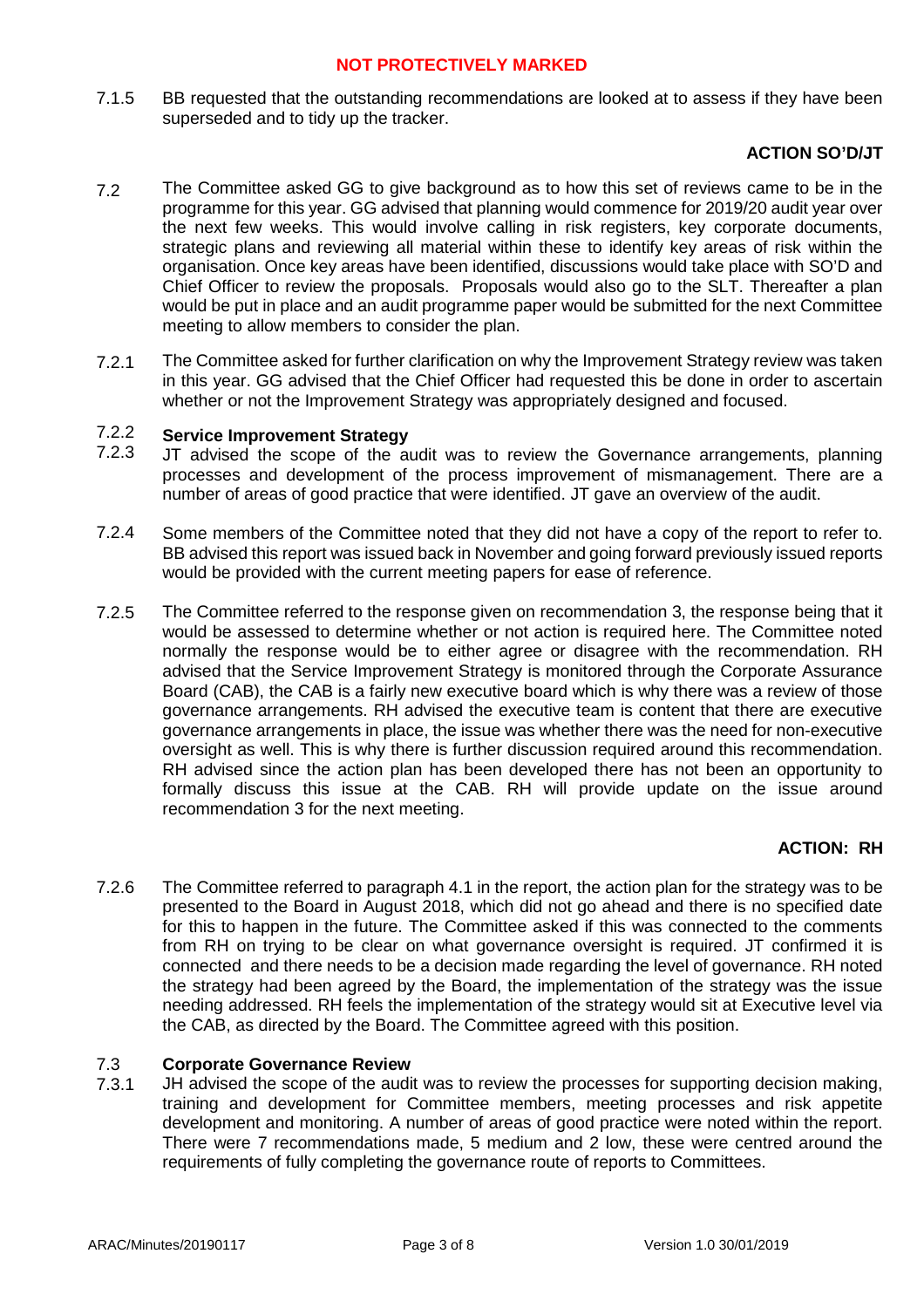7.3.2 LB noted it would be helpful if papers for Committees were always issued 5 days prior to meetings. JH advised this is covered within the report. In addition LB noted there was mention of equality impact assessments not being in place for Board approval papers. MMcA advised there are arrangements currently being worked on by the equalities team surrounding this point. .

### 7.4 **b) Audit of the Procurement of Fire Kit and Personal Protective Equipment – Action Plan Update**

- 7.4.1 SO'D presented a report to the Committee to provide assurance that the action plan was being progressed noting that the majority of actions had been or were near completion. Significant progress has been made since October. One main accomplishment is fully resourcing the procurement team. There has also been excellent progress made on the review of the procurement practice notes, they are now at a place where the consultation process has been concluded and they are ready to be finalised. The development of the website has been progressing well and the procurement page is ready to launch. There would be an option on the site for staff to provide feedback to the team.
- 7.4.2 The Committee queried why action A1 is 90% complete and asked what was outstanding. SO'D advised that this was a year-long action to rebuild the reputation of the procurement team. The last 10% is leaving time for the ongoing work being conducted in the team to clear the backlogs and also to get continuous positive feedback that the team is up and running and working well.
- 7.4.3 The Committee referred to action B2 where we are reviewing the structure and remit of Equipment & Logistics team, we have been looking at other services to benchmark our current structures. The Committee noted that it appears to be problematic getting responses from other organisations in relation to this and questioned if it is therefore necessary to continue down this route. SO'D advised that we are not getting much back from these organisations and they are not seen as exemplary. SO'D will discuss with the head of function other ways to move this forward.
- 7.4.4 The Committee asked SO'D if there are signs that within Procurement we are a more compliant organisation now. SO'D feels that the organisation was largely compliant, the issue was people become frustrated with the lack of progress within the team and we are now doing better with this. The final report will be brought back to the next meeting for sign off.

# **ACTION: SO'D**

#### 7.5 **c) Internal Audit Action 2013/14 – IT Security Arrangements**

7.5.1 SO'D advised the purpose of the report is to provide the Committee with an update and to provide assurance that cyber security is under control. Point 3.5 in the report has highlighted a need for greater visibility, this would be drawn into the 2018/19 annual accounting.

#### **8. EXTERNAL AUDIT**

8.1 CJ provided a brief update. Planning for 2018/19 has only begun this week and meetings are taking place with key officers onsite. CJ advised currently External Audit are refreshing their understanding of the organisation and ensuring they are aware of any changes. The plan would be presented at the next ARAC meeting in March. CJ wanted to bring IFRS 15 to the attention of the Committee, this is a new revenue standard and also there is IFRS 9 which is a new financial instrument. There will be changes to the accounting policies that will be presented but it is not expected that there would be any impact on the figures that are presented.

# **ACTION: CJ**

#### **9. GIFTS, HOSPITALITY AND INTERESTS POLICY – QUARTERLY UPDATE**

9.1 The Committee noted the report.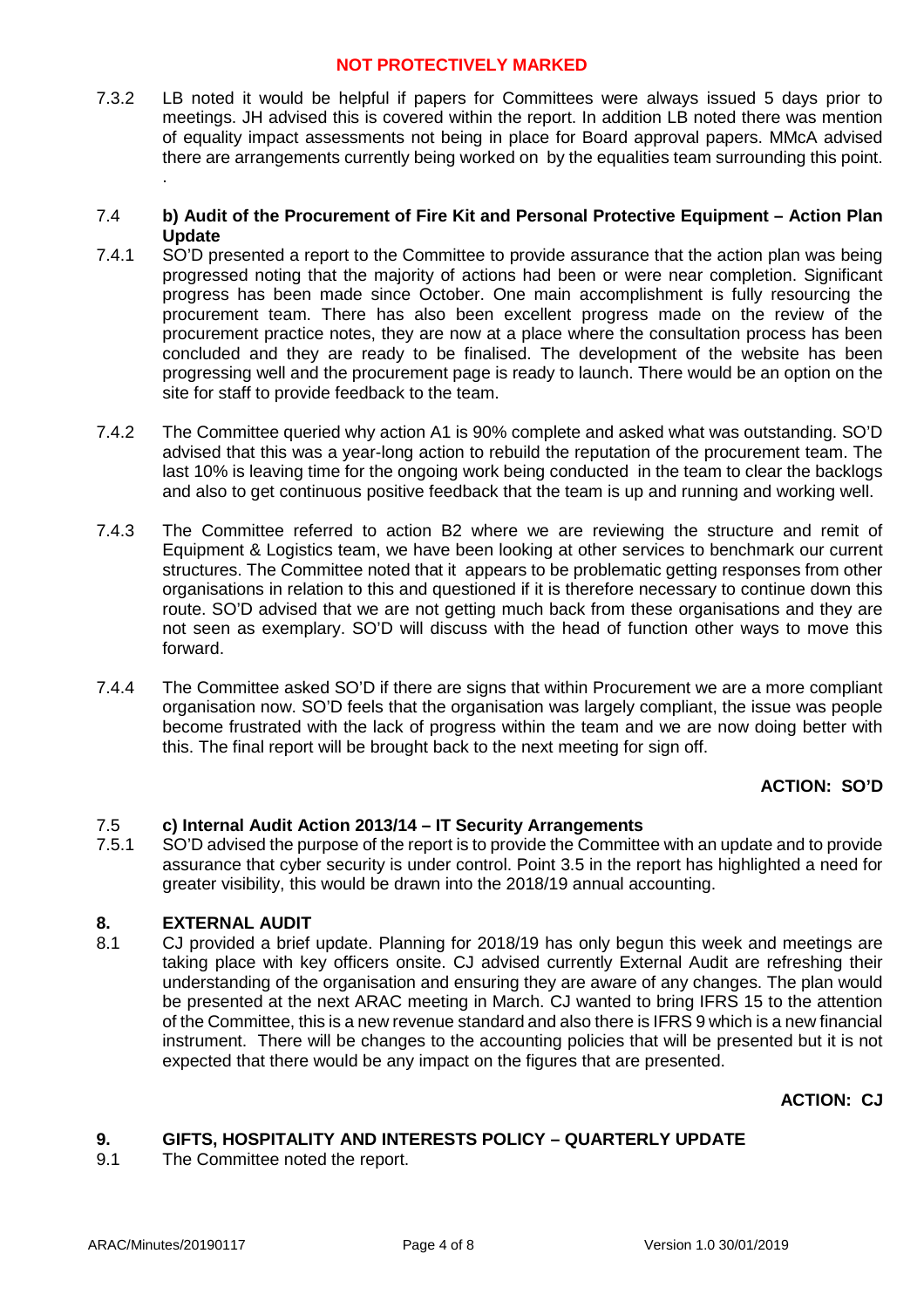### **10. ANNUAL GOVERNANCE STATEMENT – IMPROVEMENT ACTION PLANS MID-YEAR REVIEW**

- 10.1 AC presented a report to the Committee providing an overview of the action plan noting the 15 reasonable and 5 limited assurances. As of October 2018 there are 6 substantial and 10 reasonable and limited assurances. The responsibility for addressing these would be monitored through CAB and also this Committee. A further update would be given at the end year review. The Committee are asked to note the report and agree that the report is only seen again on an exceptions basis where targets have not been met or are required to be extended.
- 10.2 The Committee noted that there is some slippage with the proposed completion dates. There is nothing that is overly concerning, however it may be a concern if this is still the case at the next ARAC meeting. AC advised that the update is given as of October 2018 and not at present.

### **The Committee noted the report and are in agreement that it would only be seen again on an exceptions basis.**

### **11. PERFORMANCE IMPROVEMENT FORUM AUDIT SCOTLAND: THE SCOTTISH FIRE AND RESCUE SERVICE MAY 2018 ACTION PLAN UPDATE**

- 11.1 RH gave background on the Performance Improvement Forum (PIF). It was created soon after the Scottish Fire and Rescue Service (SFRS) came into being. The PIF's primary function is to undertake action plans in relation to reports coming from HMFSI and also Audit Scotland. The PIF meets quarterly and each quarter around half of the ongoing action plans are discussed and each plan is updated every 6 months. The action plan at Appendix A on this report was originally presented to ARAC on 9<sup>th</sup> October 2018, therefore it was not scheduled to be seen at ARAC again until the next meeting. RH felt that due to this being a new action plan it would be appropriate to give this to the committee earlier, which is why it is being brought to the committee today.
- 11.1.2 RH advised there are 7 actions now complete, 23 on track and 5 that are slipping a little but not of great concern. There is 1 action sitting at red and this is unlikely to be completed by the target date, this action is linked to the Equality Impact Assessment (EIA) and a review has been undertaken on the overall EIA process, the action surrounding this has been delayed as a result of that review.
- 11.1.3 ARAC is asked to note the establishment and update of this action plan and to endorse it as part of the PIF reporting cycle. RH would also like to hear the Committees views on how they would like the information presented in the future. The Committee agreed that it would want to see the report onthe PIF come back to the Committee.
- 11.1.4 The Committee commented that recommendation 5 from Audit Scotland appeared straight forward and asked why the action cannot be completed on time and whether interim arrangements could be considered. The Committee would also like to see some of the main considerations of an EIA included in the papers for the Board and also a link provided to the full assessment for viewing if required. This should then mean that the recommendation from Audit Scotland can be marked as complete.
- 11.1.5 The Committee referred to recommendation 1B and felt that the actions in response to this did not really match up with the recommendation. RH advised the general recommendation was for SFRS to increase its pace to reform and implement plans for transforming into a more flexible, modern service, in particular the delivery and implementation of the transformation programme. RH advised the recommendation has been separated out and there are actions specifically related to the transformation programme. The recommendation has been split into 1, 1a and 1b. It has been realised that in order to deliver service transformation and complete this recommendation several aspects of the organisation would have to make improvements.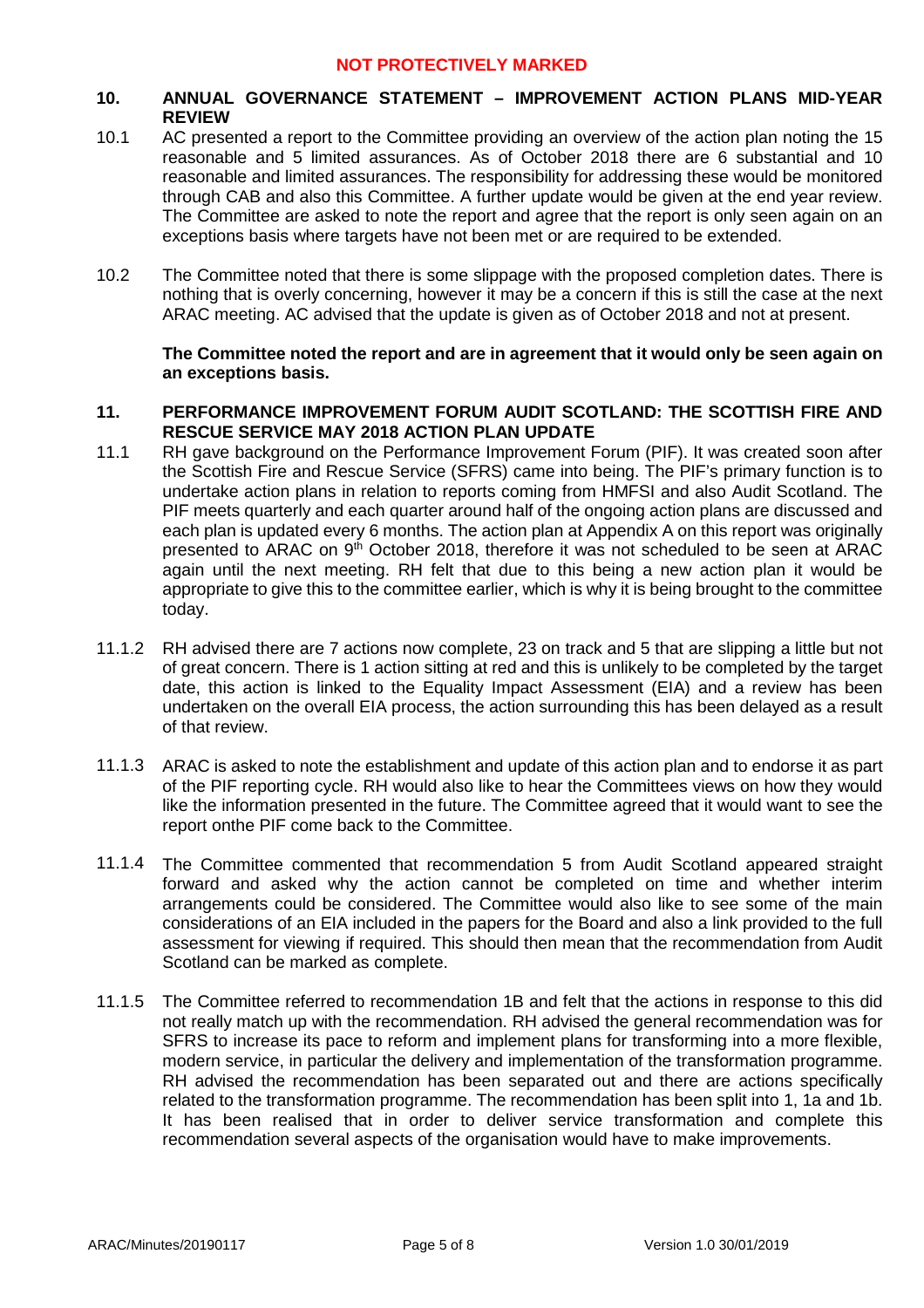- 11.6 The Committee asked for an update on plan referred to in action at recommendation 1c. SO'D advised the work on the strategy is close to completion and in terms of an Asset Management plan this would be addressed through the 3 year Capital programme?.
- 11.7 The Committee recognised the value of an action plan that addresses broader issues, however, it should be made clear exactly what action is being taken in order to address the recommendations that have been made.
- 11.8 The Committee request that the full plan be brought to the meeting on 26 June 2019.

**ACTION - RH**

#### **12 INTERNAL CONTROLS UPDATE**

- 12.1 a) Strategic Risk Register
- 12.1.2 SO'D advised the Strategic Risk Register is brought to the Committee today to bring an update. Paragraph 3.2 highlights the areas where there have been significant changes. There are some risks that have increased and 1 new risk identified.
- 12.1.3 With reference to 3.2.5, CR1.2 where it states resources and capacity are unavailable due to financial pressures and refers to additional support being required to manage this risk, the Committee asked what additional support this would be. SO'D to update the Committee at the next meeting.

### **ACTION – SO'D**

12.1.4 With reference to CR5.3 this relates to failure to comply with Health, Safety and Welfare legislation. The Committee asked that in future the word descriptors are always included, SO'D will ensure this happens going forward. LB feels this seems like a serious issue and would expect it to be sitting higher than a 16. SO'D suggested it might be useful to select this risk for a spotlight report. The Committee would like to see this as a spotlight report at the next meeting.

### **ACTION – BST**

12.1.5 The Committee noted that it would be useful to have some explanation given when a risk is increased or decreased and reasons given as to why this has happened. SO'D agreed and would come back to the Committee to provide explanations and would include narrative going forward.

### **ACTION: SO'D**

12.1.6 The Committee referred to CR1.2, looking through the register there is nothing that mentions the broader capacity and capability of the senior workforce. The Committee felt that there should be something specifically referencing this risk. SO'D agreed and would seek to include this on the register.

### **ACTION – SO'D.**

12.2 i. Spotlight Reports *CR5.5: Information Governance GDPR* CW gave an overview of the risk highlighting the following key areas:

- General Data Protection Regulations came into effect May 2018 along with a new Data Protection Act.
- Organisations are required to tighten up how data is handled and more rights have been awarded to individuals.
- SFRS started looking at this around 18 months prior to GDPR coming into effect.
- Assessed what higher risks would be and included them on Corporate Risk Register and also monitored at a lower level such as CAB.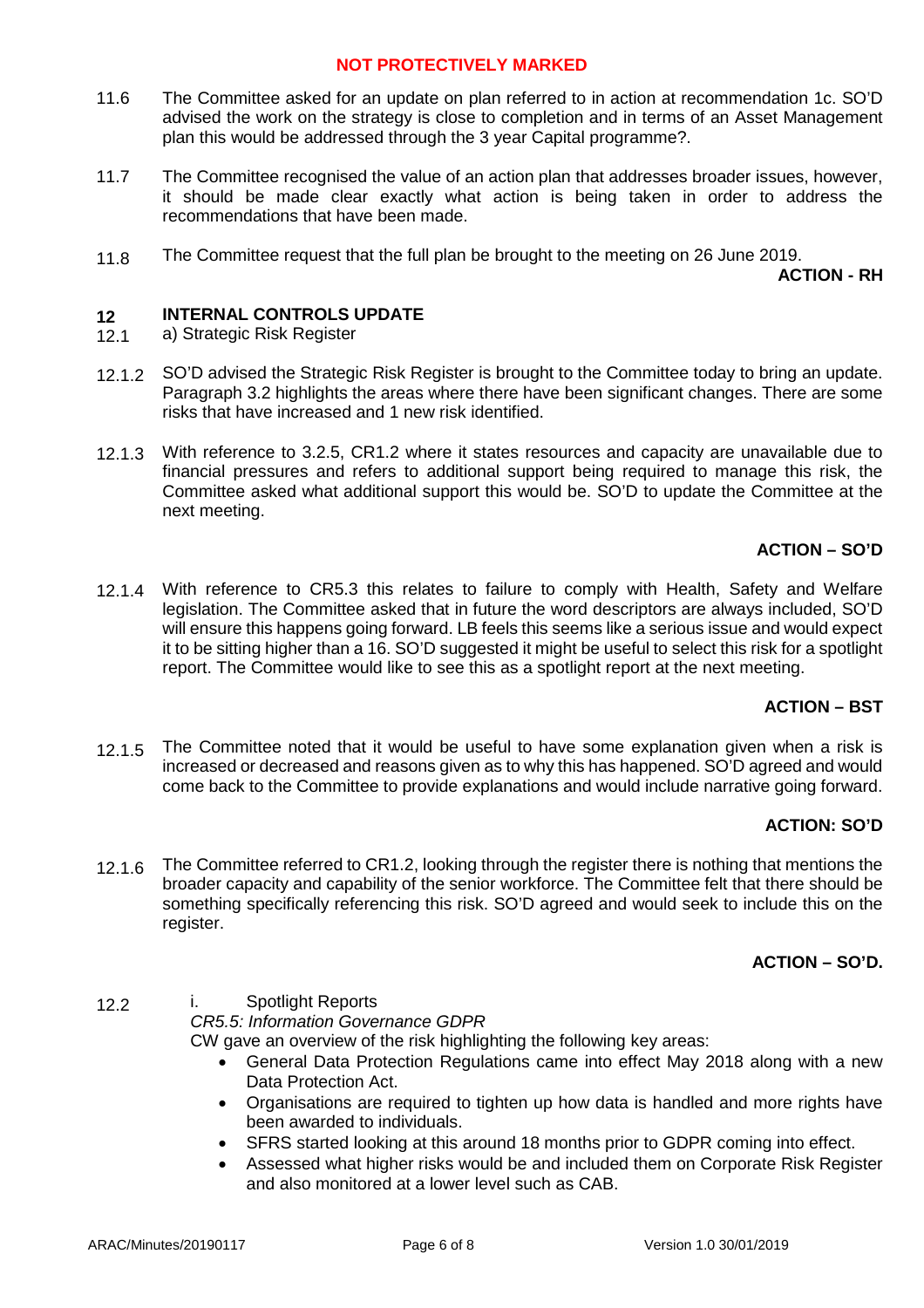- Non-compliance could bring severe financial penalties as well as reputational damage.
- Information Asset Register is a key document the organisation utilises in order to display our governance and accountability and what we do with data.
- Any new project or process within the organisation must give consideration to privacy impact, there are templates available to fill in to assess this.
- Gap analysis is being done.
- Action Plan is being worked on and being updated regularly, there are a number of key actions hoping to get signed off by Internal Audit next week.
- Working group is in place in order to ensure everyone knows what they should be doing and the correct information is being filtered throughout the organisation.
- Information sharing protocols are being worked up and training is being organised with local area liaison officers.
- CW feels the organisation is in a good place and a bit ahead of the game, other organisations have requested to use our templates for processes, etc.
- Since May there have been 4 data breaches and these are monitored on a spreadsheet. Only 1 having to be reported to the Commissioner who decided no further action required was required.
- 12.2.1 The Committe asked for clarification on a third party data breach. CW advised that the commissioner would look at each of the controls in the process and as long as we have followed all procedures correctly we would not be held accountable.
- 12.2.2 The Committee asked if the deadline extension given to be compliant by the end of December 2018 was a hard deadline. CW advised that this was not a hard deadline, the Service were in regular communication with the Commissioners Office and were able to show that progress was being made towards being fully compliant.
- 12.2.3 The Committee asked whether training and awareness raising of GDPR was being considered. CW advised there is an e-Learning package which is ready to launch. There is some media to go out before hand to make everyone aware that the package is being released and it would be mandatory for everyone within SFRS. There would be posters going up and information would be put on the iHub. There would also be targeted training with individuals face to face. The Committee recommended that a deadline be set for all employees to complete the e-Learning package. The Committee thanked CW for a comprehensive overview of the work being undertaken to mitigate this key risk.
- 12.3 *CR8:7 Failure to give appropriate consideration to SFRS reputation in the corporate decision making process.*
- 12.3.1 MMcA advised this would be a topic worth following up once the new Head of Communications is in place hopefully by late summer. This item was added to the register without the knowledge of MMcA. Going forward MMcA feels Directors should be made aware of new items being added to the Risk Register.
- 12.3.2 MMcA gave an update on the risk and highlighted key points below.
	- Corporate decision making process would extend from Board down to what happens in stations.
	- Work required within the organisation to strengthen the decision making process.
	- Focus has been on establishing relationships between SFRS and external organisations and a substantial amount of work to establish positive relationships with the media.
	- Staff survey results have come back and workshops are being setup to engage with staff and get feedback.
	- Going forward an effort will be made to communicate with staff in the right way, communicating and engaging with staff rather than just communicating to staff.
	- Key areas that could damage the reputation of the organisation are service delivery and firefighter safety.